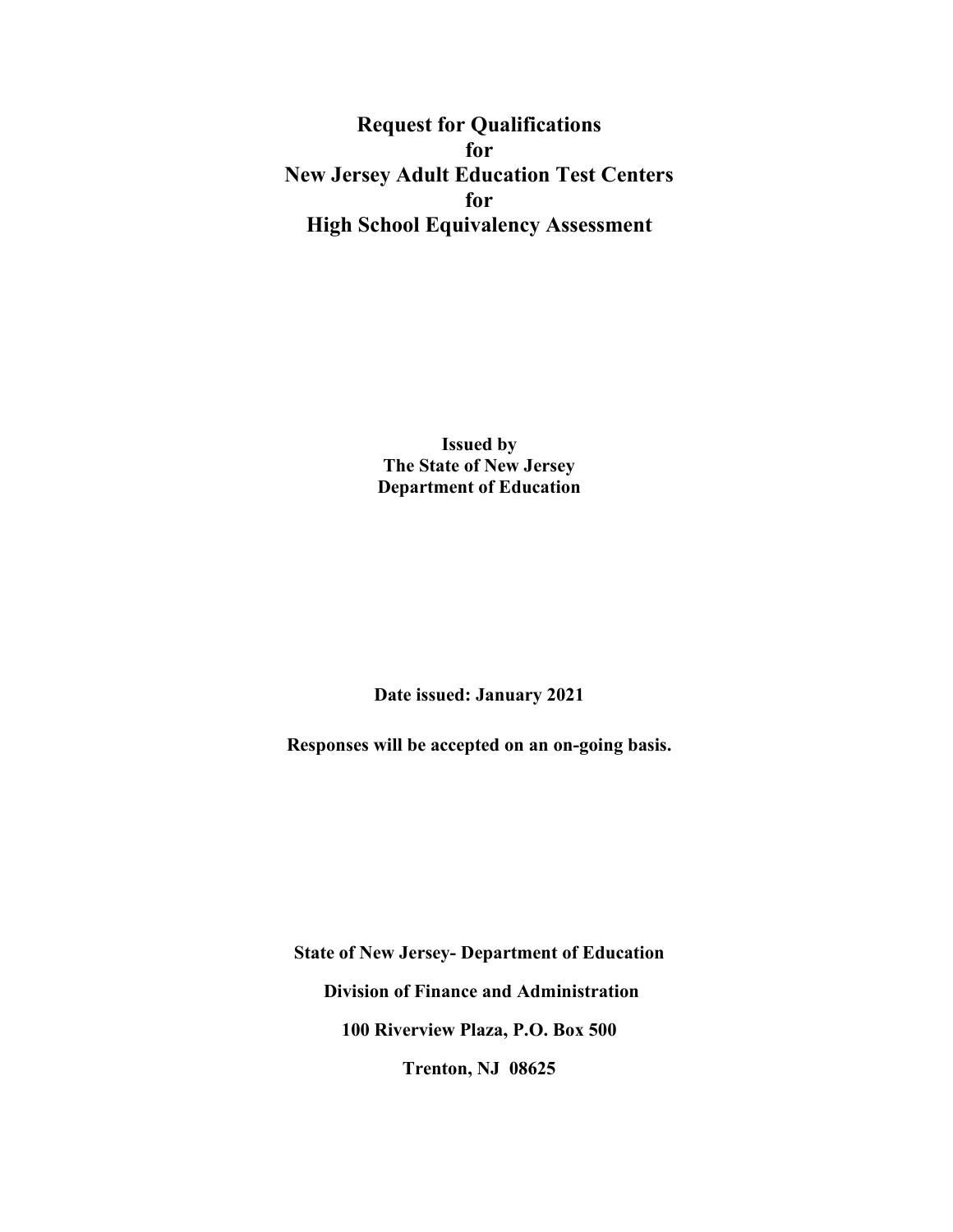# **Table of Contents**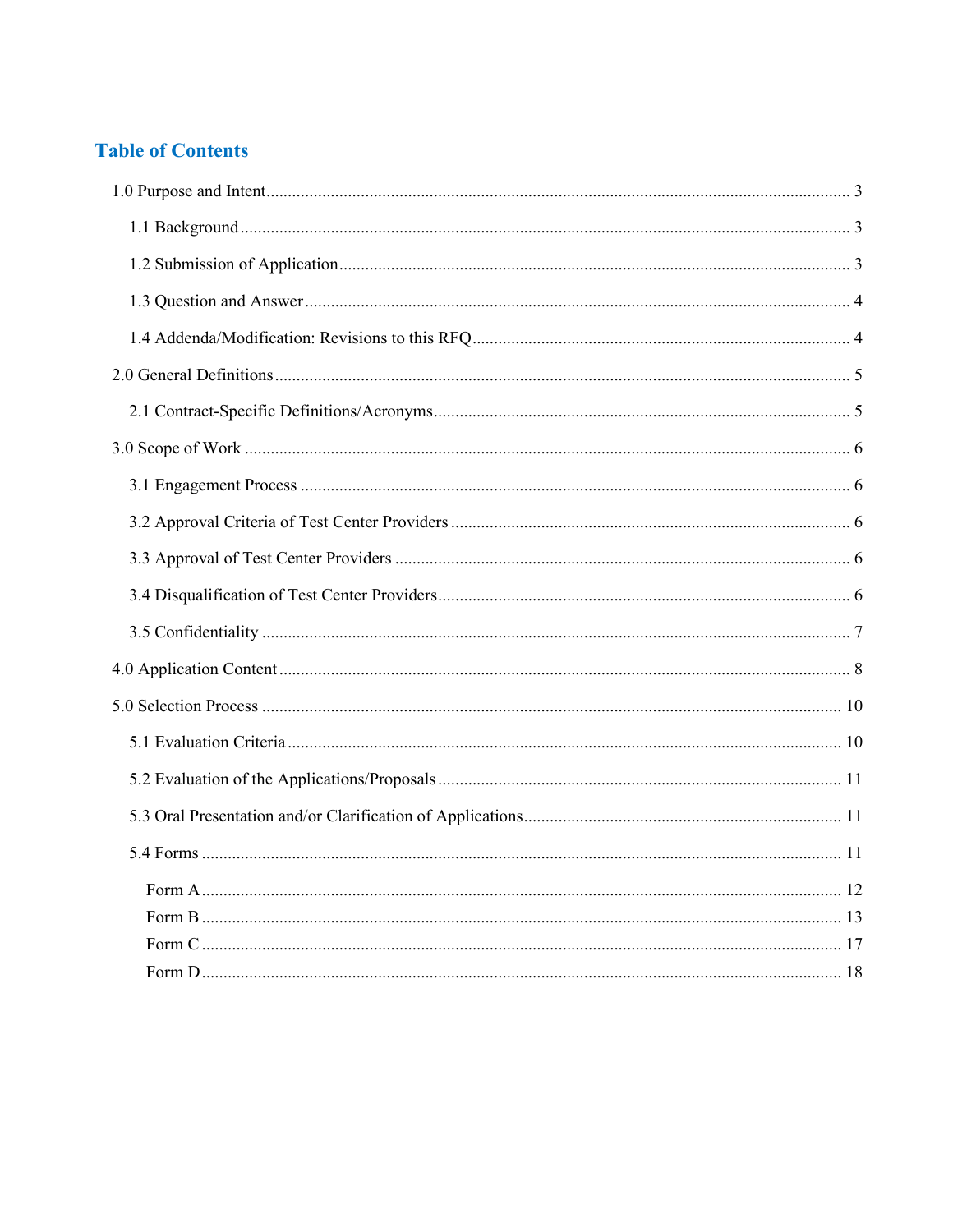# **Request for Qualifications for New Jersey Department of Education Adult Education Test Center Providers for High School Equivalency Assessment**

# <span id="page-2-0"></span>**1.0 Purpose and Intent**

This Request for Qualifications (RFQ) is issued by The State of New Jersey, New Jersey Department of Education ("NJDOE" or "the Department") to solicit Applications for qualified Vendors to provide Test Center services to administer High School Equivalency Testing. Qualified Vendors will be added as a Test Center Provider to the NJDOE's List of Approved Adult Education Test Center Providers for High School Equivalency Assessment. The Test Center Provider may only contract with an Assessment Provider who is on the NJDOE's List of Approved High School Equivalency Assessment Providers.

All approved Test Center Providers who meet the criteria specified in this Request for Qualifications (RFQ) will be included on this List. The List will be maintained by the NJDOE. No funding is directly associated with this application for approval. This solicitation will not result in a contract with the NJDOE.

Entities proposing that their Test Center be approved by the NJDOE must submit a Technical Proposal, the details for which are located at the end of this RFQ (Form A) and must submit all required documentation with the submission. The NJDOE will review the Technical Proposals submitted and evaluate them on their alignment with the requirements set forth in this RFQ. If approved, the Applicant will be notified of the Test Center's approved status and their Test Center will be placed on the NJDOE's List of Approved Adult Education Test Center Providers for High School Equivalency Assessment.

Note: Approved Test Center Providers may also be removed from the approved List subject to failure of the Provider to meet the conditions specified within this RFQ.

There will be future opportunities for new Applicants to demonstrate that their Test Center meets the requirements. Future opportunities will be on a schedule to be determined and published by the NJDOE.

However, the State reserves the right to separately procure individual requirements that are the subject of the RFQ, when deemed by the Director to be in the State's best interest. The State does not guarantee the amount of work given to any Provider approved under this RFQ.

## <span id="page-2-1"></span>**1.1 Background**

The New Jersey State Department of Education ("NJDOE" or "Department"), as part of its plan to change the way adults can earn a State-issued high school diploma, is soliciting qualification proposals for Adult Education Test Center Providers for High School Equivalency Assessment that are private non-profit and private for-profit entities. The NJDOE will use the objective criteria specified within to review such proposals and will add any Test Centers approved under this RFQ to the existing List of approved Test Centers, which currently consists only of public agencies and institutions. Under this RFQ, a Test Center will be approved to administer any of the tests on the NJDOE List of Approved High School Equivalency Assessment Providers.

# <span id="page-2-2"></span>**1.2 Submission of Application**

In order to be considered to be an approved Vendor, the Application must be marked Test Center Provider and received by the NJDOE at the appropriate location by the required time. The Date and Time are indicated on the cover page of the RFQ. Any Application not received on time via

U.S. postal mail and e-mail, as indicated below, will be rejected.

Submit with the subject line: Attention Test Center Provider Purchasing Unit via U.S. postal mail to State of New Jersey, Department of Education, Budget and Accounting, P.O. Box 500, Trenton, NJ 08625-0500.

Submit via e-mail to: [purchasi@doe.nj.gov](mailto:purchasi@doe.nj.gov) with the subject line: Attention Test Center Provider Purchasing Unit.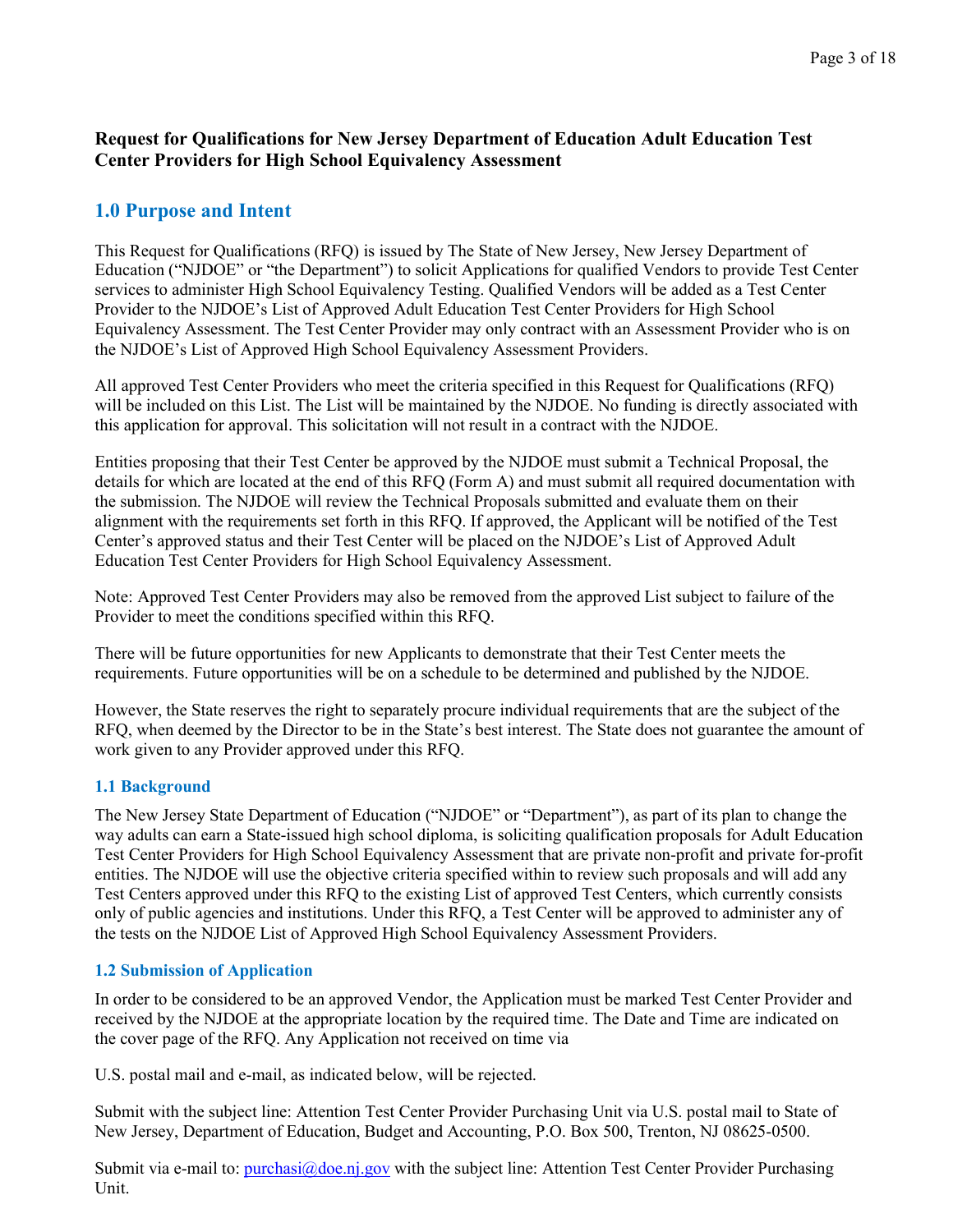All Respondents must limit their Applications to twenty-five (25) single-sided pages or less, at no smaller than 12-point font. Do not consider Exhibits and/or Attachments in the page count.

Subsequent to Application submission, all information submitted by Respondents in response to the Proposal solicitation is considered public information, except as may be exempted from public disclosure by the Open Public Records Act, N.J.S.A. 47:1A-1 et seq., and the common law.

## <span id="page-3-0"></span>**1.3 Question and Answer**

The NJDOE will accept questions electronically, pertaining to this RFQ, on an on-going basis from all potential Applicants. Questions shall be directed via e- mail to:  $\frac{pure\text{hasi}}{ab\text{e-ni}}$ , gov with the subject line: Attention Test Center Provider Purchasing Unit.

- A. Questions should be directly tied to the RFQ and asked in consecutive order, from beginning to end, following the organization of the RFQ;
- B. Each question should begin by referencing the RFQ page number and section number to which it relates;
- C. Communications with other representatives of the State regarding this RFQ are prohibited during the submission and selection processes. Failure to comply with these communications restrictions may result in rejection of an Application;
- D. The State will not be responsible for any expenses in the preparation and/ or presentation of the Applications, oral interviews, or for the disclosure of any information or material received in connection with this RFQ; and
- E. The State reserves the right to reject any and all Applications received in response to this RFQ, when determined to be in the State's best interest, and to waive minor noncompliance in an Application. The State further reserves the right to make such investigations as it deems necessary as to the qualifications of any and all Respondents submitting Applications in response to this RFQ. In the event that all Applications are rejected, the State reserves the right to re-solicit Applications.

## <span id="page-3-1"></span>**1.4 Addenda/Modification: Revisions to this RFQ**

In the event that it becomes necessary to clarify or revise this RFQ, such clarification or revision will be by Addendum/Modification. Any Addendum/Modification to this RFQ will become part of this RFQ and part of any contract awarded as a result of this RFQ.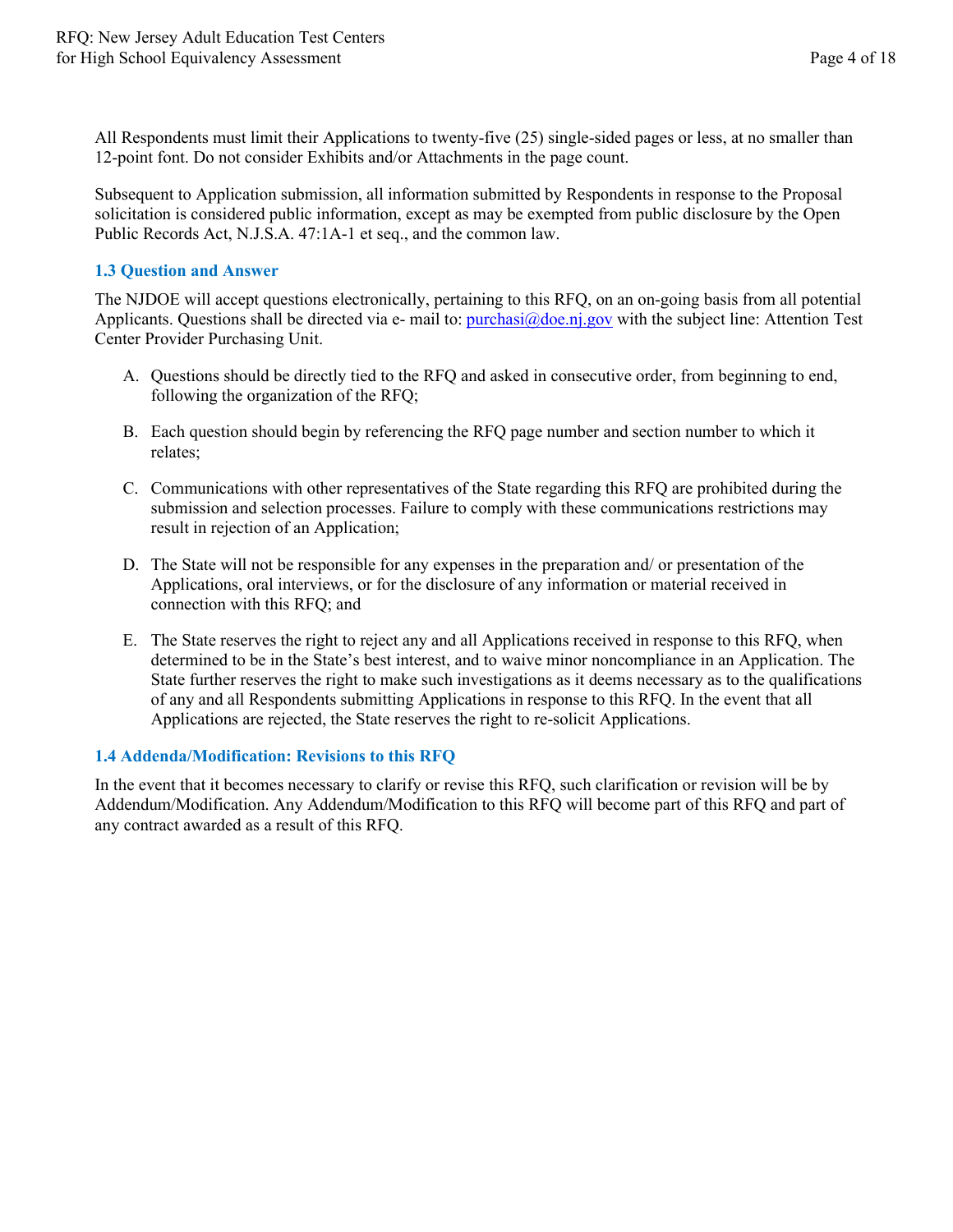# <span id="page-4-0"></span>**2.0 General Definitions**

- **Addendum/Modification** Written clarification or revision to this RFQ issued by the New Jersey Department of Education (NJDOE).
- **Director** Director, Office of Budget & Accounting and Grants Management, Division of Administration and Finance, Department of Education. By statutory authority, the Director is the chief fiscal contracting officer for the State of New Jersey.
- **Division** The Division of Administration and Finance.
- **Evaluation Committee** A Committee established by the Director assigned to review and evaluate Applications/Proposals submitted in response to this RFQ and to recommend a contract award to the Director.
- **May** Denotes that which is permissible, not mandatory.
- **Project** The undertaking or services that are the subject of this RFQ.
- **Respondent** An individual or business entity submitting an Application in response to this RFQ.
- **Shall or Must** Denotes that which is a mandatory requirement. Failure to meet a mandatory material requirement will result in the rejection of an Application/Proposal as non-responsive.
- **Should** Denotes that which is recommended, not mandatory.
- **State Contract Manager** State employee responsible for the approval of all deliverables and the main point of contact for the Contractor (i.e., Vendor).
- **Subtasks** Detailed activities that comprise the actual performance of a task.
- **State** State of New Jersey.
- **Subcontractor** An entity having an arrangement with a State contractor, where the State contractor uses the products and/or services of that entity to fulfill some of its obligations under its State contract, while retaining full responsibility for the performance of all of its [the contractor's] obligations under the contract, including payment to the subcontractor. The subcontractor has no legal relationship with the State, only with the contractor.
- **Task** A discrete unit of work to be performed.

## <span id="page-4-1"></span>**2.1 Contract-Specific Definitions/Acronyms**

- **Local Education Agency (LEA)** A school district; an entity which operates local public primary and secondary schools in the United States.
- **New Jersey Department of Education ("NJDOE" or "the Department")** The State agency that administers State and federal aid programs affecting more than 1.4 million public and non- public elementary and secondary school children in the state of New Jersey.
- **Program** The undertaking or services that are the subject of this RFQ.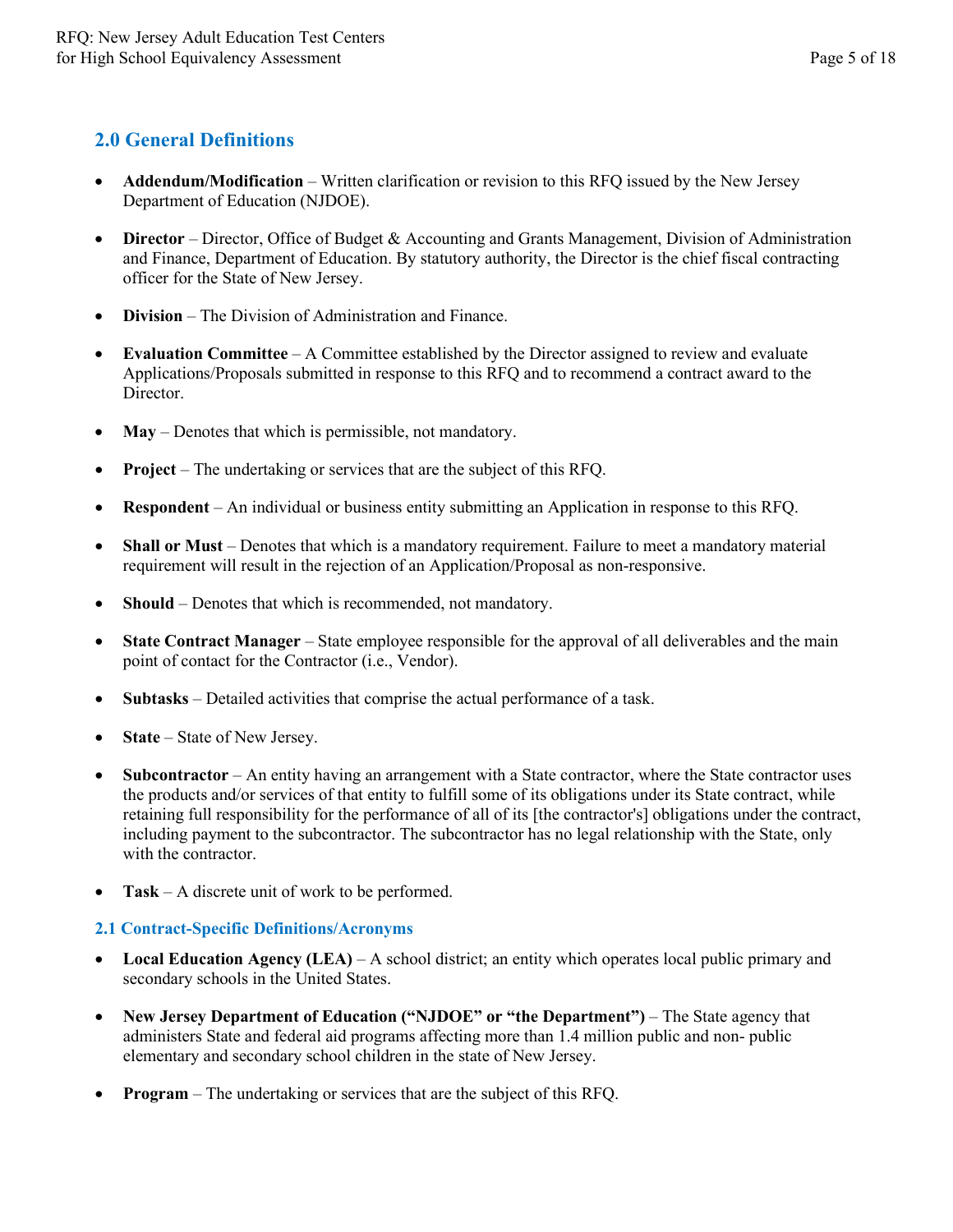# <span id="page-5-0"></span>**3.0 Scope of Work**

Test Center Provider interested in having a Test Center placed on the NJDOE's List of Approved Adult Education Test Centers for High School Equivalency Assessment shall submit an Application, complete the request form found in Section 5.0 of this RFQ, and its subsections, and submit all requisite documentation that is needed for the Test Center to be reviewed and approved.

## <span id="page-5-1"></span>**3.1 Engagement Process**

- A. Any Test Center Provider on the NJDOE's List of Approved Adult Education Test Centers for High School Equivalency Assessment shall only contract with approved Assessment Providers on the NJDOE's List of Approved High School Equivalency Assessment Providers and shall be responsible for meeting the terms of its Agreement with the Assessment Provider; and/or shall document how it will administer the testing through its own organization; and
- B. Prior to finalizing any engagement under this contract, the Director will determine whether the intended Test Center Provider has any conflict with regard to the specified Services.

# <span id="page-5-2"></span>**3.2 Approval Criteria of Test Center Providers**

The NJDOE shall evaluate a Test Center for inclusion on the approved List pursuant to this RFQ process. Test Centers will be included on the NJDOE's approved List upon determination than an Application satisfies each of the criteria described in RFQ Section 4.0.

NJ DOE will conduct on-site monitoring, at its discretion, during the contract period. During the on-site monitoring visit, the NJDOE staff will evaluate to see that:

- A. Test vendor testing policies are being carried out;
- B. The test center facility remains suitable for testing; and
- C. Testing is administered by test center staff, who has been qualified by the test vendor under test vendor policies and procedures. Said policies and procedures from each test vendor must be immediately available to the visiting NJDOE staff.

# <span id="page-5-3"></span>**3.3 Approval of Test Center Providers**

A Test Center that is placed on the approved list shall remain on the list for a period of five years unless the Test Center is disqualified pursuant to Section 3.4 of this RFQ.

## <span id="page-5-4"></span>**3.4 Disqualification of Test Center Providers**

Approval for inclusion on the NJDOE's List of Approved Adult Education Test Center Providers may be withdrawn for good cause. This may include, but not be limited to, a recommendation to and determination made by the Commissioner that the Test Center: is in noncompliance with one or more of the criteria for approval set forth in this RFQ, or is in noncompliance with the Department's regulations.

Additional disqualifiers would include any use, sale or offering of testing data in any form (except as otherwise provided in this RFQ) by the Test Center or any individual or entity in the Test Center's charge or employ, for personal gain, or release, or to disseminate or publish such information prior to the completion of the project. Test centers not following regulations will immediately halt testing until a corrective action plan has been submitted and approved by the NJ DOE Contract Manager.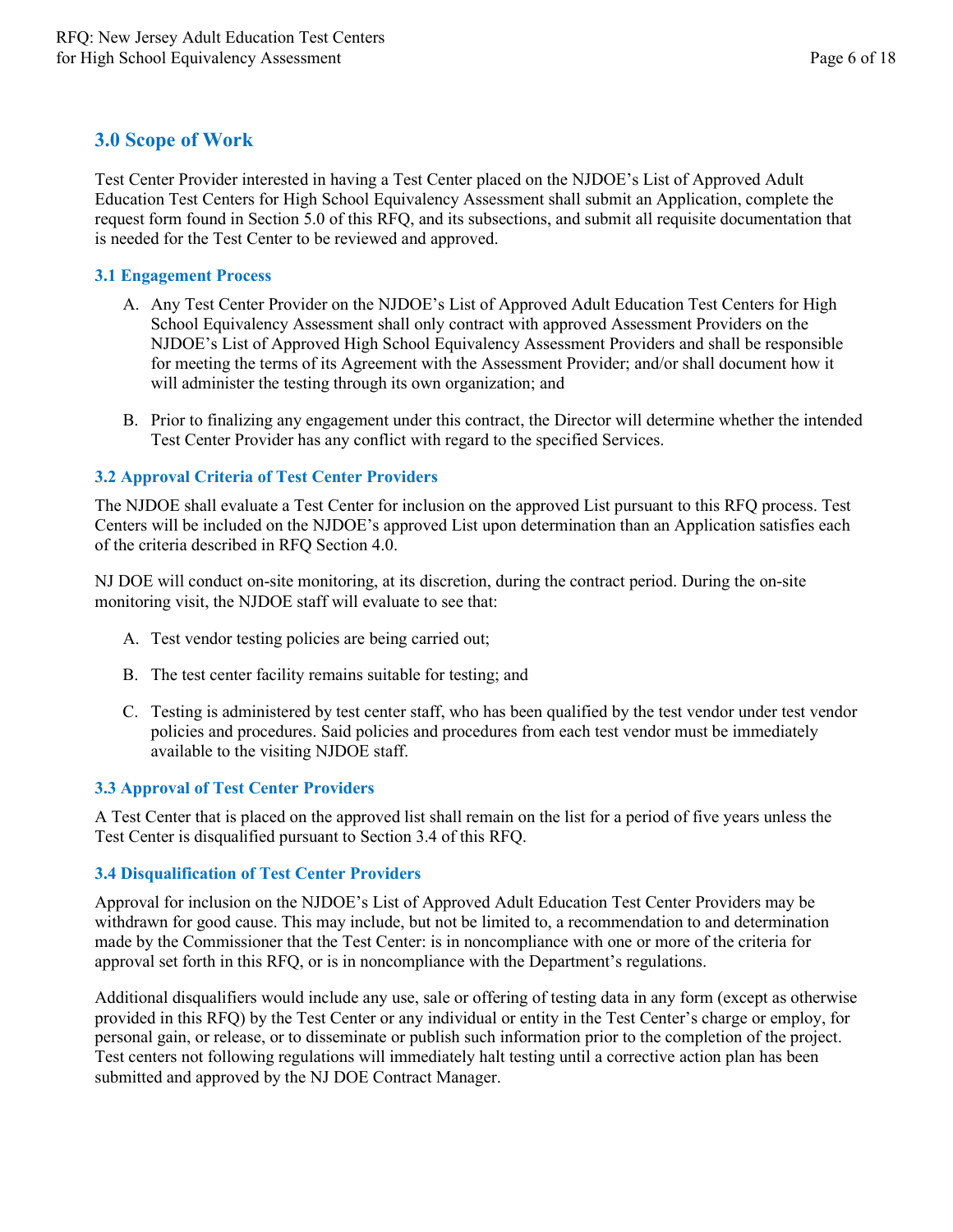#### <span id="page-6-0"></span>**3.5 Confidentiality**

All data that is supplied by the State is confidential. The Vendor shall be prohibited from releasing any information obtained from the NJDOE that is deemed confidential. Any non- Contractual use, sale or offering of information or data in any form by the Vendor, or any individual or entity in the Vendor's charge of employ, will be considered a violation of this Contract and may result in Contract termination and the Vendor's suspension or debarment from State contracting. In addition, such conduct may be reported to the State Attorney General for possible criminal prosecution.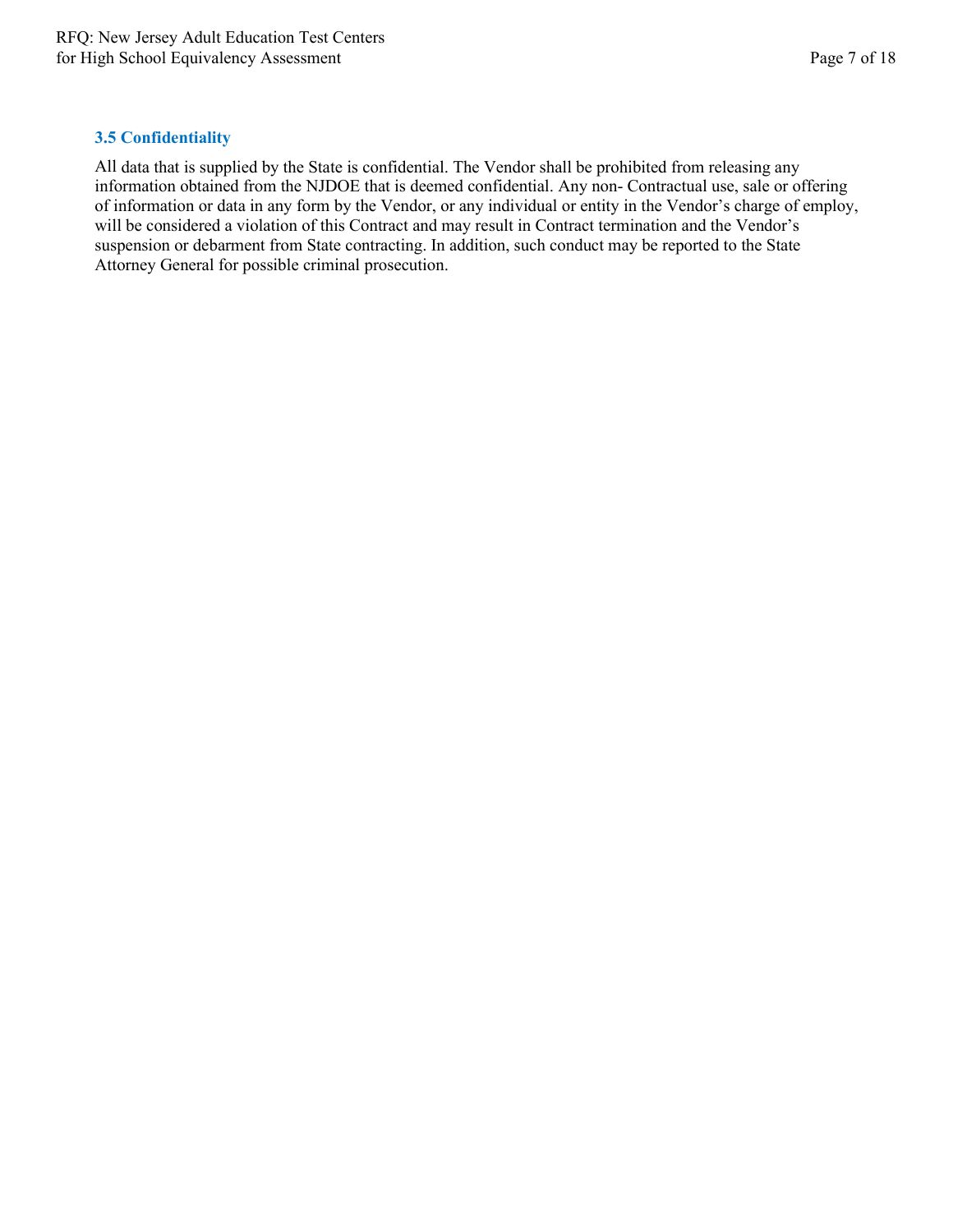# <span id="page-7-0"></span>**4.0 Application Content**

Note: Applications in response to this RFQ must respond to each of the following requirements in the order indicated:

- A. A Test Center will be included on the NJDOE's approved list upon determination that an application satisfies each of the following seven (7) criteria. Respondents to this RFQ shall provide documentation that their Test Center can meet or exceed each of these seven (7) criteria. The Application should include:
	- 1. Technical Application, in response to RFQ Section 3.0 and its subsections. This section of the bidder's submission should be limited to twenty-five (25) pages, excluding Exhibits and/or Attachments (such as resumes, letters of reference, printed brochures describing the services provided, certificates of incorporation or other legal documentation, fiscal documents, tables, charts, graphs, scanned images, or photocopies), and typed in no smaller than a twelve (12) point font;
	- 2. Note: CD presentations, videotapes, or other multimedia productions must not be included;
	- 3. The Technical Application should be divided into five sections:
		- i. Section  $I Application (Form A)$ In this section, the Applicant shall complete the Technical Proposal Application Form;
		- ii. Section II Test Center Narrative (Form B) In this section, the Applicant shall describe in detail the nature of the Test Center and the services the Applicant will provide to the test taker;
		- iii. Section III Request for Exemption from Disclosure Pursuant to the Open Public Records Act (Form C) The Applicant must complete a Request for Exemption form in order to identify any proprietary materials submitted as part of, or in support of, an Applicant's Proposal, which Applicant considers confidential or otherwise exempted from disclosure under the Open Public Records Act;
		- iv. Section IV Test Center Statement of Assurances (Form D); and
		- v. Section  $V -$  Appendices.
- B. The Applicant shall also provide any supporting documentation that has been requested in this RFQ, or which has been referenced by the Provider in the completed Technical Application/Proposal.
	- 1. A Transmittal Letter and Form C require authorized signatures and therefore must be submitted via mail or hand delivery. The original of each of these documents must be signed in black/blue ink.
- C. The Application should be submitted as follows:
	- 1. One (1) complete, electronic Application, clearly marked as the Application responding to this RFQ;
	- 2. One (1) complete, paper Application, clearly marked as the Application responding to this RFQ;
	- 3. Four (4) complete, paper Applications, clearly marked as the Applications responding to this RFQ; and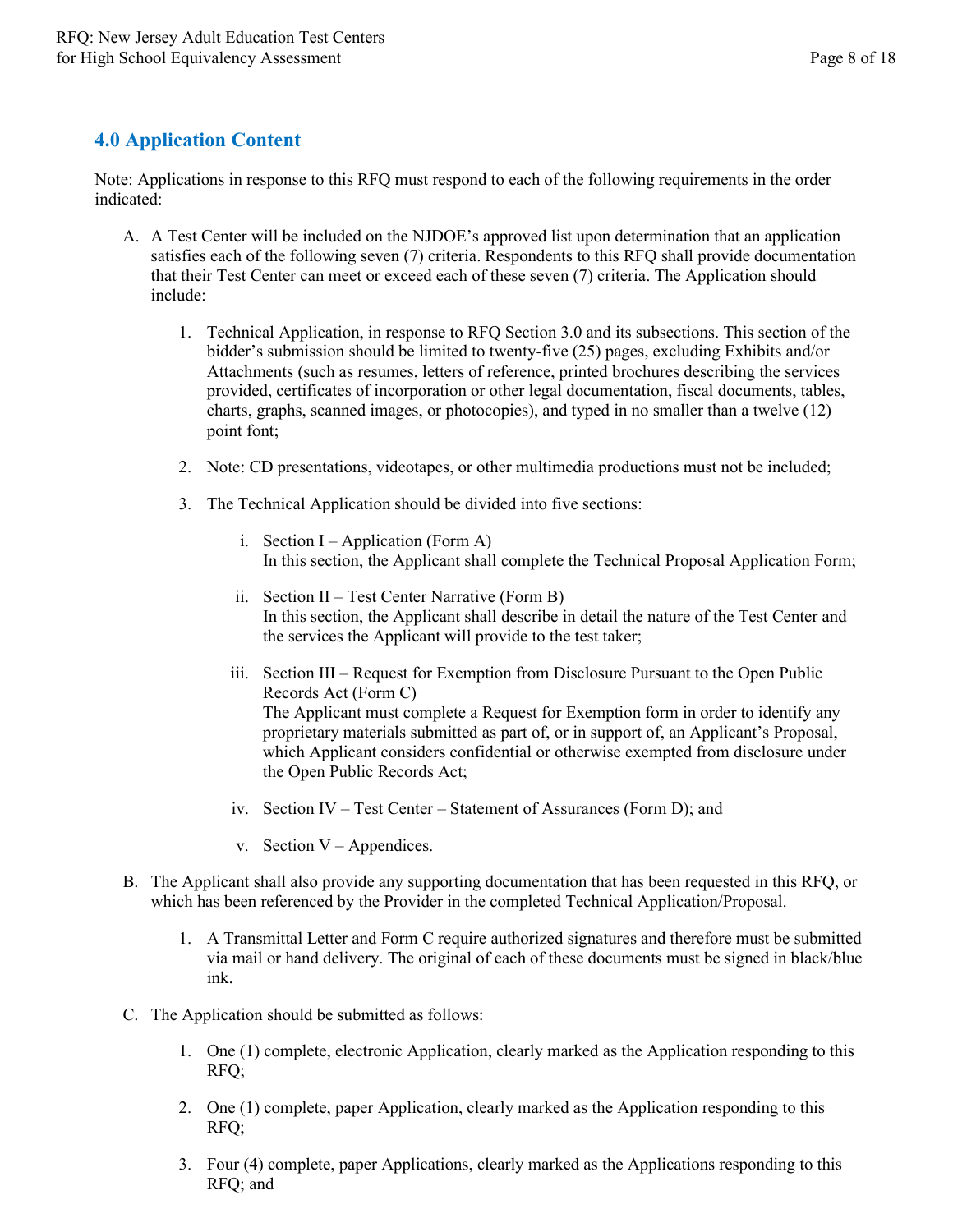- 4. Any information found in the Application considered by the Applicant to be proprietary in nature should be marked accordingly as information contained in the Application is subject to public release, as set forth in Section 1.2 of this RFQ.
- D. Please use the checklist (Table 1: Checklist) to ensure that you have submitted all of the required materials in the required formats:

|  | Table 1: Checklist |  |
|--|--------------------|--|
|  |                    |  |

| Component                 | <b>Requirement/Format</b>                                                                                                                                                                                                                                                                                                           | Submitted? |
|---------------------------|-------------------------------------------------------------------------------------------------------------------------------------------------------------------------------------------------------------------------------------------------------------------------------------------------------------------------------------|------------|
| <b>Transmittal Letter</b> | An authorized individual must write a brief Transmittal Letter<br>to formally submit/transmit the Application, Proposal, and<br>other materials, on behalf of the applying entity, to the New<br>Jersey Department of Education. The transmittal letter must be<br>signed and dated by the authorized individual in black/blue ink. |            |
| Form A                    | The Applicant must complete an Application.                                                                                                                                                                                                                                                                                         |            |
| Form B                    | The Applicant must submit a Plan/Narrative.                                                                                                                                                                                                                                                                                         |            |
| Form C                    | The Applicant should complete a Request for Exemption from<br>Open Public Records Act.                                                                                                                                                                                                                                              |            |
| Form D                    | The Applicant should complete a Statement of Assurances.                                                                                                                                                                                                                                                                            |            |
| Appendices/Attachments    | The Applicant must provide appropriate<br>Appendices/Attachments.                                                                                                                                                                                                                                                                   |            |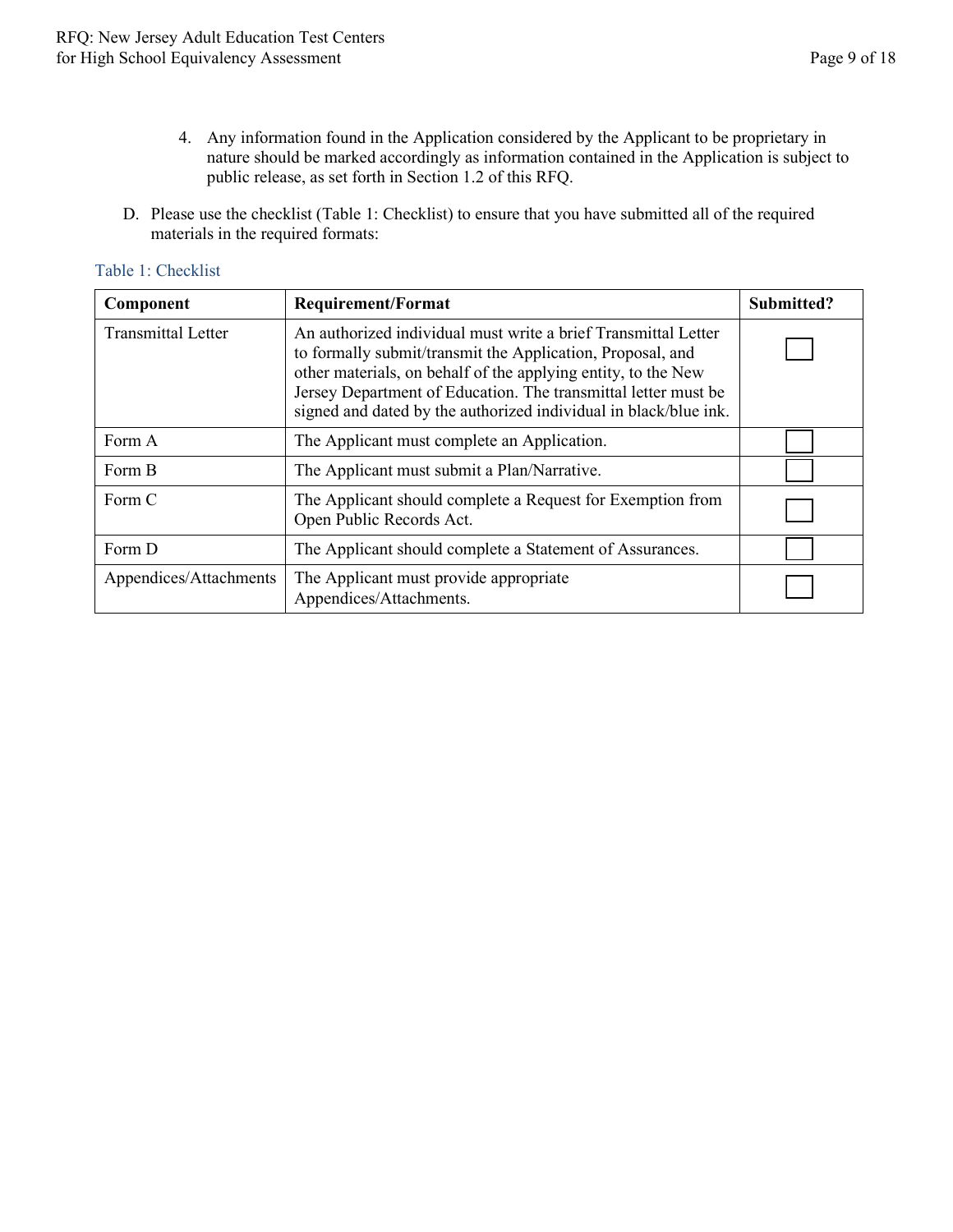# <span id="page-9-0"></span>**5.0 Selection Process**

## <span id="page-9-1"></span>**5.1 Evaluation Criteria**

Applications will be evaluated by an Evaluation Committee composed of members of the NJDOE. The following evaluation criteria categories, separate or combined in some manner, and not necessarily listed in order of significance, will be used to evaluate Applications received in response to this RFQ.

After a determination is made that all of the minimum requirements in Section 4.0 of the RFQ are met, Applications/Proposals will be evaluated by an Evaluation Committee on the quality of the response and overall experience, including, but not limited to the criteria in RFQ 5.2 Evaluation of the Proposals and RFQ 5.3 Oral Presentation and/or Clarification of Proposal.

The NJDOE shall evaluate an eligible Test Center for inclusion on the Department's approved List pursuant to this RFQ process. Test Centers will be included on the Department's approved List upon determination that an Application satisfies each of the following criteria described below.

- 1. Provides evidence, with details of experience, of the capacity to administer large scale testing, on a county, state or nationwide basis, or for a large national corporation;
- 2. Provides evidence of at least two test administrations monthly of one or all of the state approved adult education assessments and, provides an annual list of testing dates and times;
- 3. Provides a list of all Test Center personnel, including title, duties, and contact information. The List is to include 1 chief examiner and proctor to student ratio of 1/10. If these positions are not yet filled, a detailed recruitment and training plan must be provided;
- 4. Provides a plan on how the Test Center will make information available to test takers, including how to register for the test, test dates and all other pertinent information that a student will need to bring to the Test Center on the day of testing;
- 5. Provides how the test center will maintain control over the confidential and sensitive information, such as names, social security numbers, dates of birth and addresses that the center collects as well as the information that it is given including, but not limited to documents, reports, files and data analyses;
- 6. Provides how the test center will keep sensitive information in a secure location; and
- 7. Provides how all such information shall be kept in a manner that maintains test integrity and student confidentiality and shall comply with laws and regulations governing the confidentiality of student records as detailed in The [Federal Family Educational Rights and Privacy Act \(FERPA\).](https://www2.ed.gov/policy/gen/guid/fpco/ferpa/index.html) http://www2.ed.gov/policy/gen/guid/fpco/ferpa/index.html;
- 8. Respondents must document a history of providing large-scale testing to one or more states and providing at least ten thousand (10,000) test administrations; and
- 9. Respondents to this RFQ shall provide documentation that their Test Center satisfies each of the seven (7) characteristics listed in Form B (included herein this RFQ).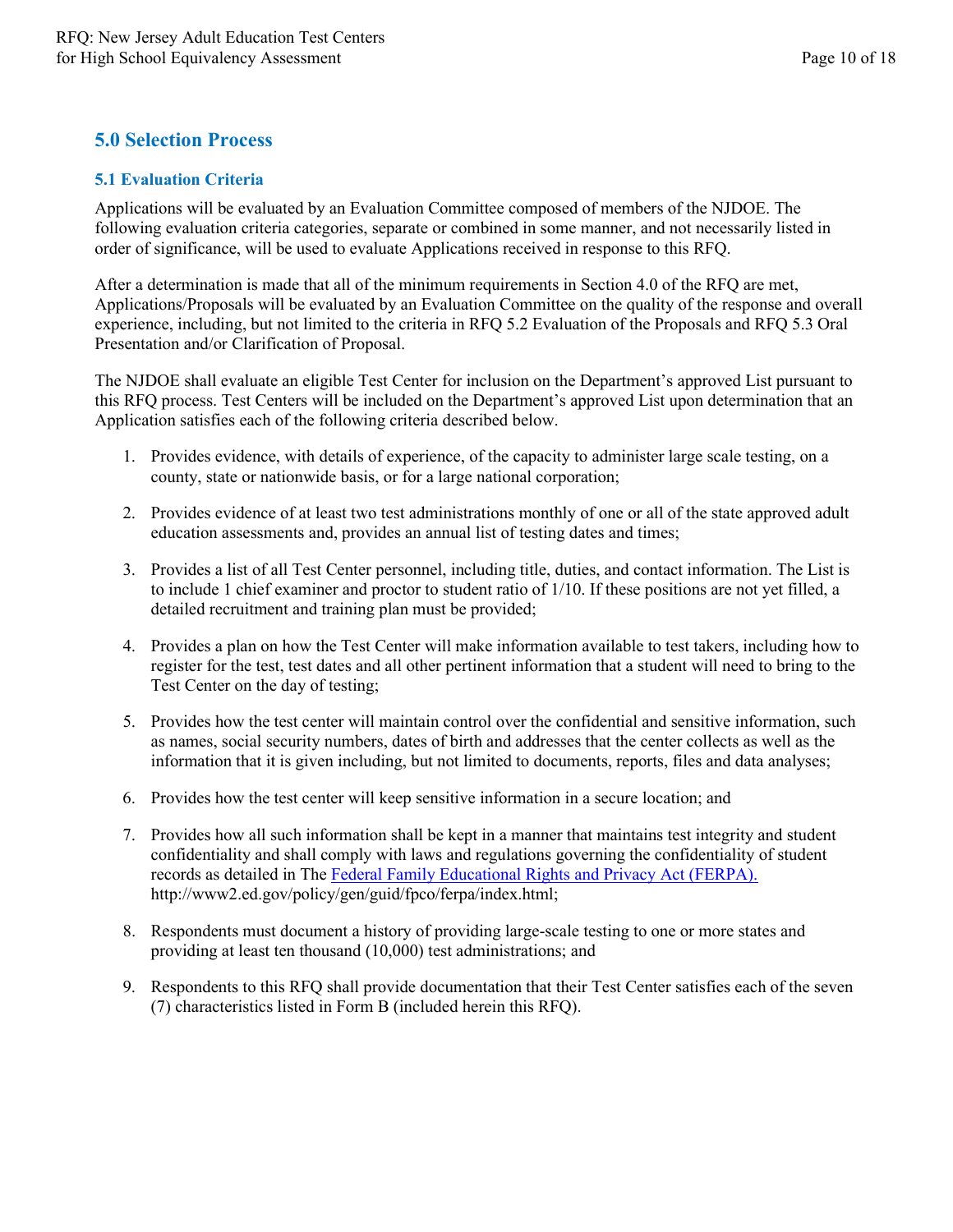#### <span id="page-10-0"></span>**5.2 Evaluation of the Applications/Proposals**

Applications will each be independently reviewed and evaluated by members of an Evaluation Committee, pursuant to the approval criteria specified below:

Applicant responses on Form B of the Technical Proposal, included herein, will be used to determine the Provider's adherence to the established approval criteria.

For each established criterion, an Applicant will receive either a score of:

- [2] Evidence provided meets or exceeds the established criterion; or
- [1] Evidence partially meets the established criterion; or
- [0] Evidence provided does not meet the established criterion.

In order to be added to the NJDOE's List of Approved Adult Education Test Center Providers for High School Equivalency Assessment, an Applicant must receive a score of 2 for each of the seven (7) approval criterion, including sub-criteria, as set forth below, from the assigned reviewers. Further, each Test Center must receive a total of fourteen (14) points in order to be approved. Terms used in the criteria to follow are defined in Appendix A of this document. Approved Test Centers will be placed in the NJDOE's List of Approved Adult Education Test Centers for High School Equivalency Assessment.

Non-responsive Applications will be rejected without evaluation. The State reserves the right to waive minor irregularities.

#### <span id="page-10-1"></span>**5.3 Oral Presentation and/or Clarification of Applications**

The State may require oral interviews, and reserves the right to do so, in person or by telephone. Applications should be complete on their face. The State reserves the right to request clarifying information subsequent to submission of the Application.

#### <span id="page-10-2"></span>**5.4 Forms**

The Forms begin on the next page.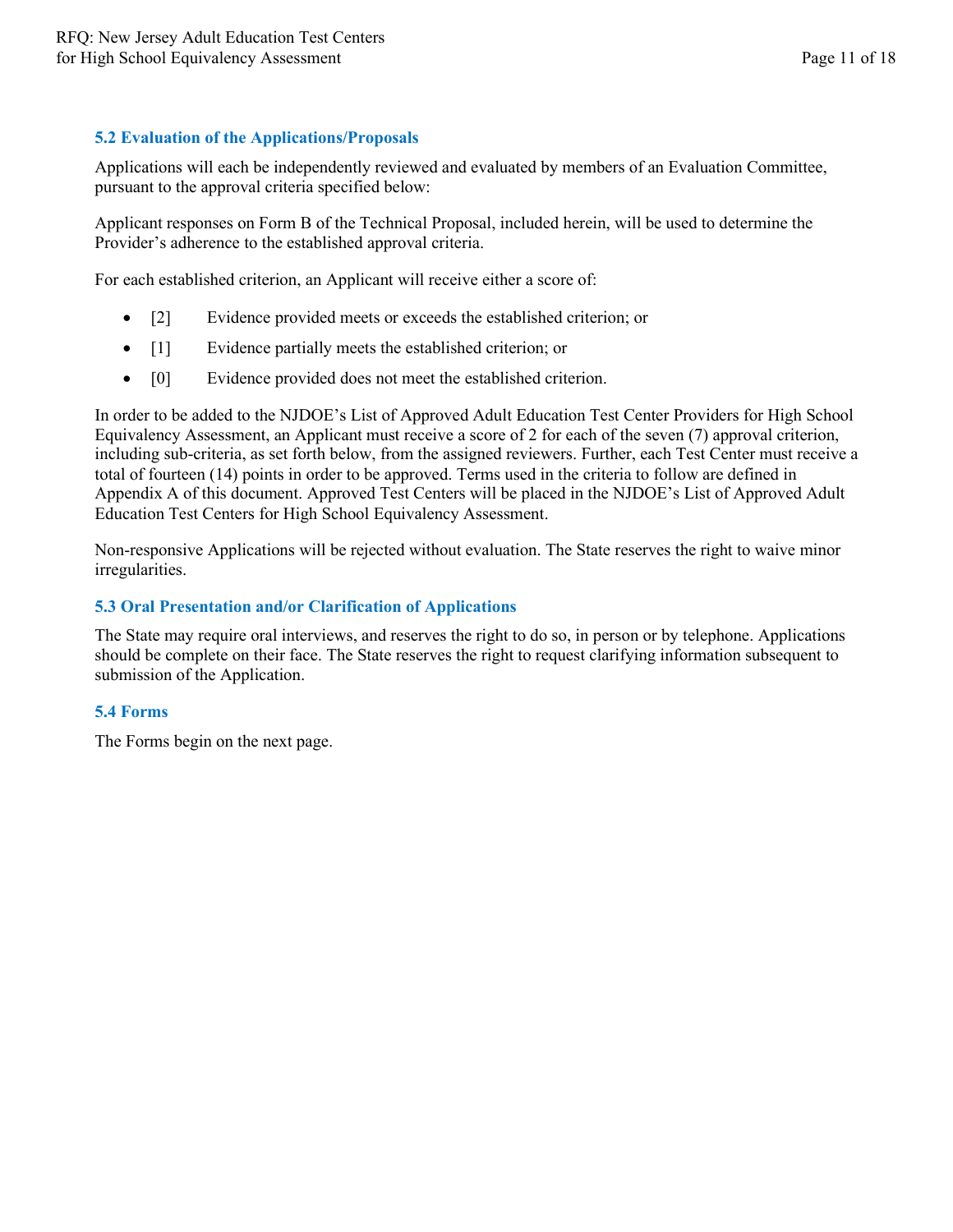<span id="page-11-0"></span>

| Form A<br>High School Equivalency Assessment Providers Technical Proposal Application                                                                                                                                         |  |                                                                          |  |  |
|-------------------------------------------------------------------------------------------------------------------------------------------------------------------------------------------------------------------------------|--|--------------------------------------------------------------------------|--|--|
| Name of Entity:                                                                                                                                                                                                               |  |                                                                          |  |  |
|                                                                                                                                                                                                                               |  |                                                                          |  |  |
|                                                                                                                                                                                                                               |  |                                                                          |  |  |
| Phone: Fax: Fax:                                                                                                                                                                                                              |  |                                                                          |  |  |
|                                                                                                                                                                                                                               |  |                                                                          |  |  |
| Name and Title of Authorized Contact:                                                                                                                                                                                         |  |                                                                          |  |  |
| Address of Contact: New York Contact: New York Contact:<br>(if different from above)                                                                                                                                          |  |                                                                          |  |  |
|                                                                                                                                                                                                                               |  | City: <u>City:</u> State: City: Zip Code: <u>City:</u> Zip Code: City: 2 |  |  |
| Phone: Fax: Fax:                                                                                                                                                                                                              |  |                                                                          |  |  |
| E-mail (required): example and the set of the set of the set of the set of the set of the set of the set of the set of the set of the set of the set of the set of the set of the set of the set of the set of the set of the |  |                                                                          |  |  |
| URL (required):                                                                                                                                                                                                               |  |                                                                          |  |  |
| The organization is: (please select one)                                                                                                                                                                                      |  |                                                                          |  |  |
| Local Education Agency (LEA)                                                                                                                                                                                                  |  |                                                                          |  |  |
| For-profit corporation                                                                                                                                                                                                        |  |                                                                          |  |  |
| Non-profit corporation                                                                                                                                                                                                        |  |                                                                          |  |  |
| Limited Liability Company (LLC)                                                                                                                                                                                               |  |                                                                          |  |  |
| Other (Please specify)                                                                                                                                                                                                        |  |                                                                          |  |  |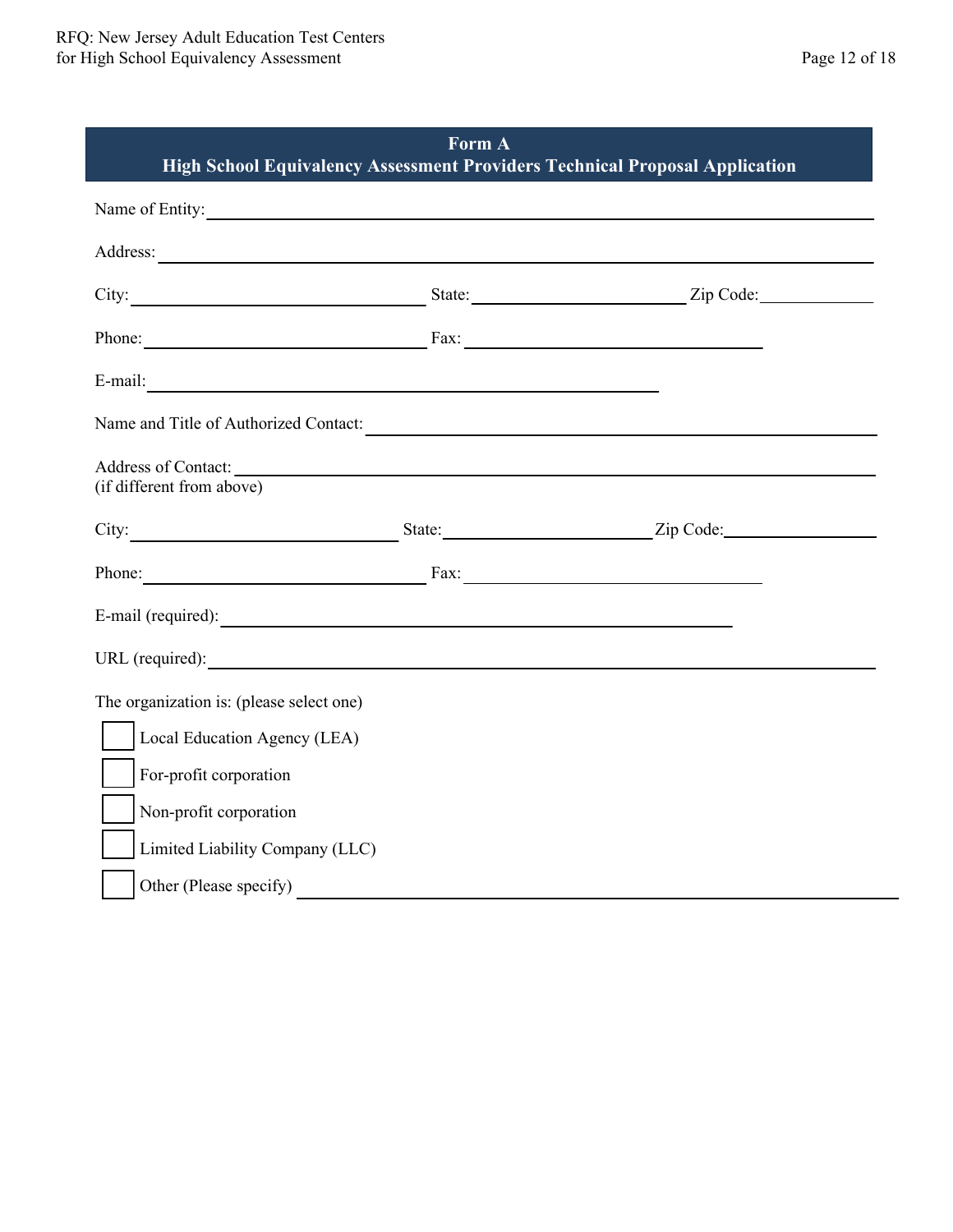# **Form B Adult Education Test Center for High School Equivalency Assessment Technical Proposal - Narrative**

#### <span id="page-12-0"></span>**Test Center Narrative**

In this section, the Applicant must describe in detail the nature of the Test Center and the services the Test Center will provide the test taker. Please be advised that your responses will be thoroughly reviewed and rated on a point-based evaluation system. We strongly encourage you to be as complete and detailed as possible in your responses. If you are attaching supporting documentation, please do not simply indicate "see attached" in the response fields.

## **Approval Criteria**

Please thoroughly describe any evidence to support how your Test Center meets the criteria with the categories listed.

1. Provide evidence, with details of experience, of the capacity to administer large scale testing. (0 to 2 points)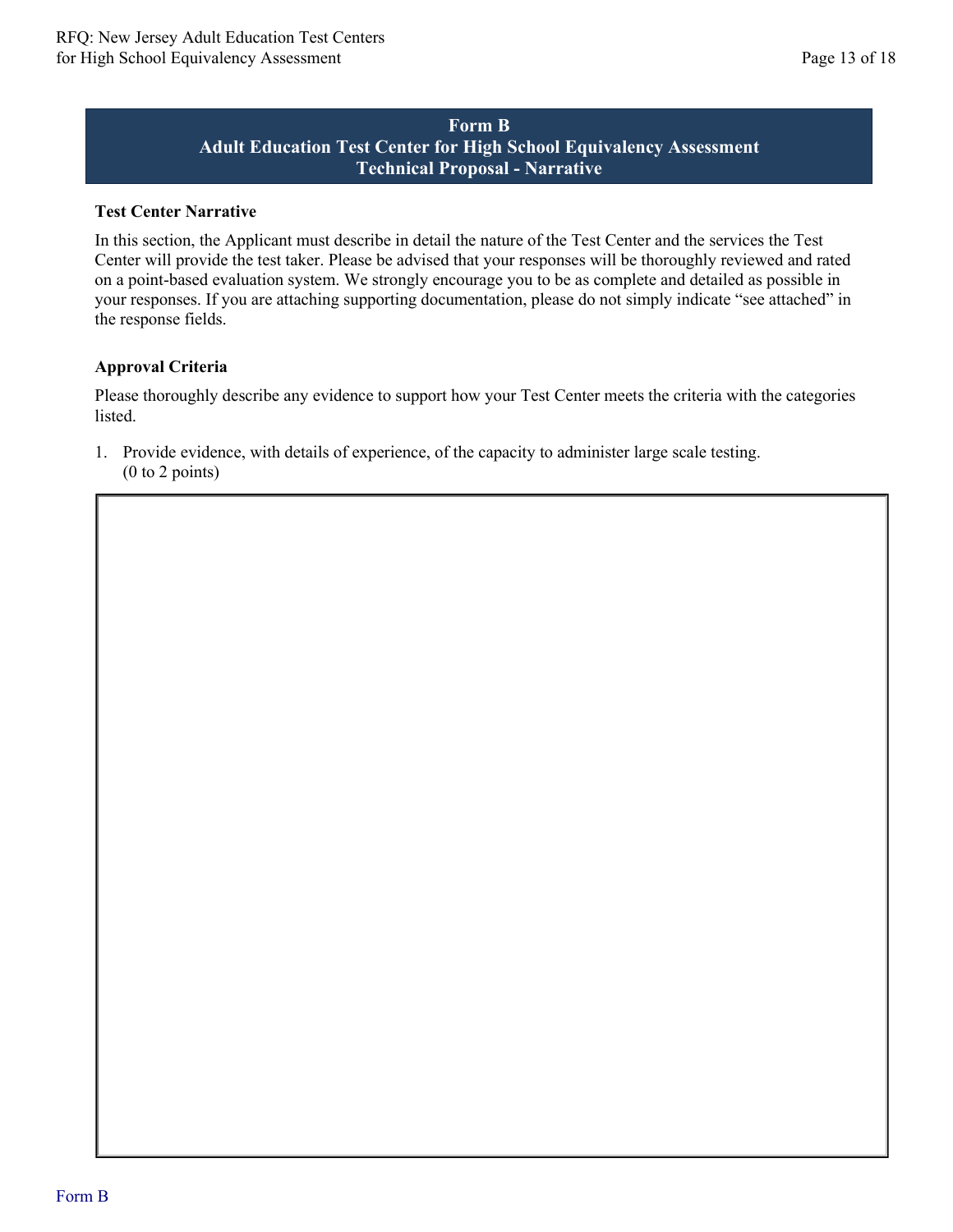2. Provide evidence of at least two test administrations monthly and provides an annual list of testing dates and times. (0 to 2 points)

3. Provide a list of all Test Center personnel, including titles, duties, and contact information. The list should include 1 chief examiner and proctor to a student ratio of 1:10. If these positions are not yet filled, a detailed recruitment and training plan must be provided. (0 to 2 points)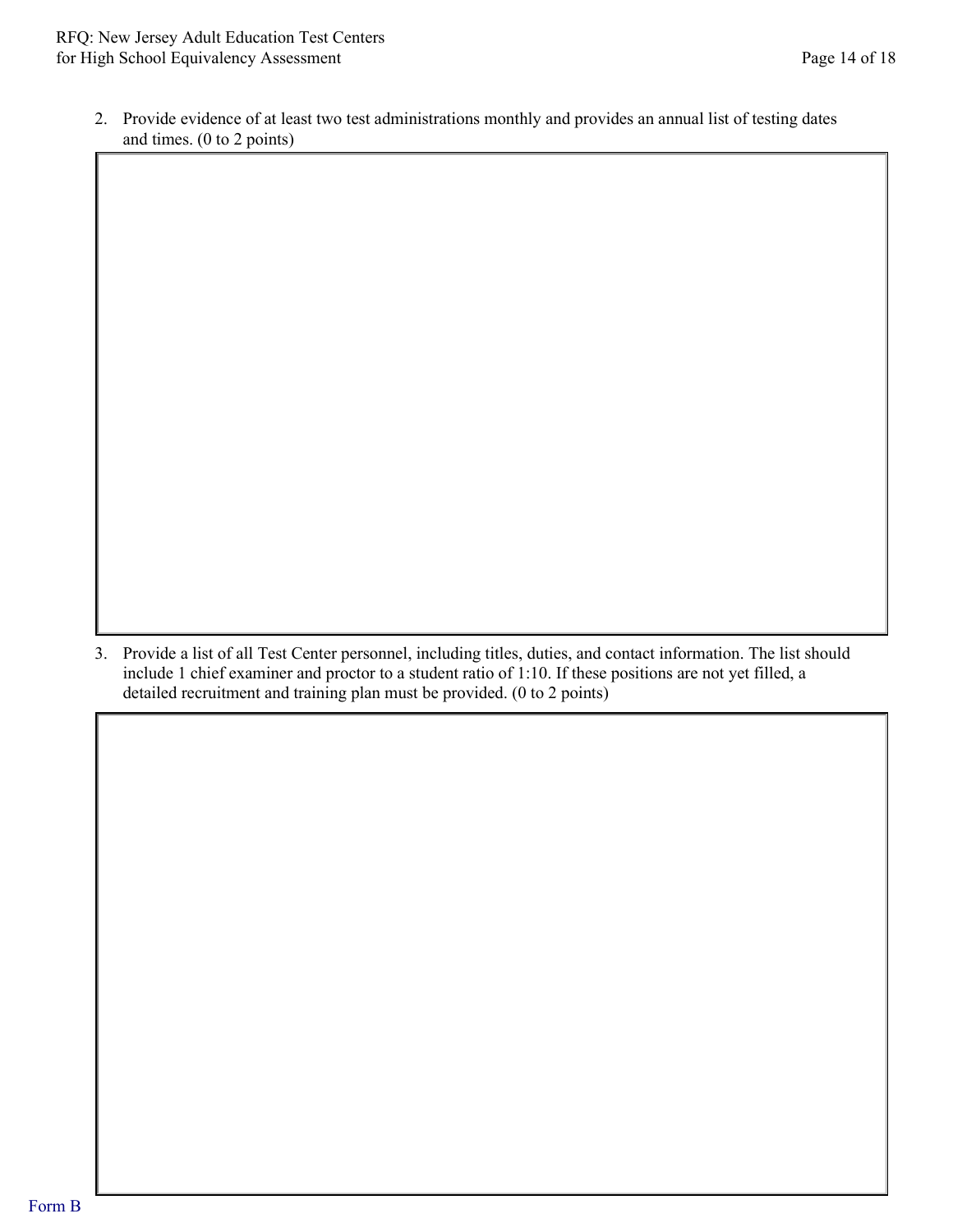4. Provide a plan on how the Test Center will make information available to test takers, including how to register for the test, test dates, and all other pertinent information that a student will need to bring to the Test Center on the day of testing. (0 to 2 points)

5. Provide how the test center will maintain control over the confidential and sensitive information, such as names, social security numbers, dates of birth and addresses that the center collects; as well as the information that it is given; including, but not limited to, documents, reports, files and data analyses. (0 to 2 points)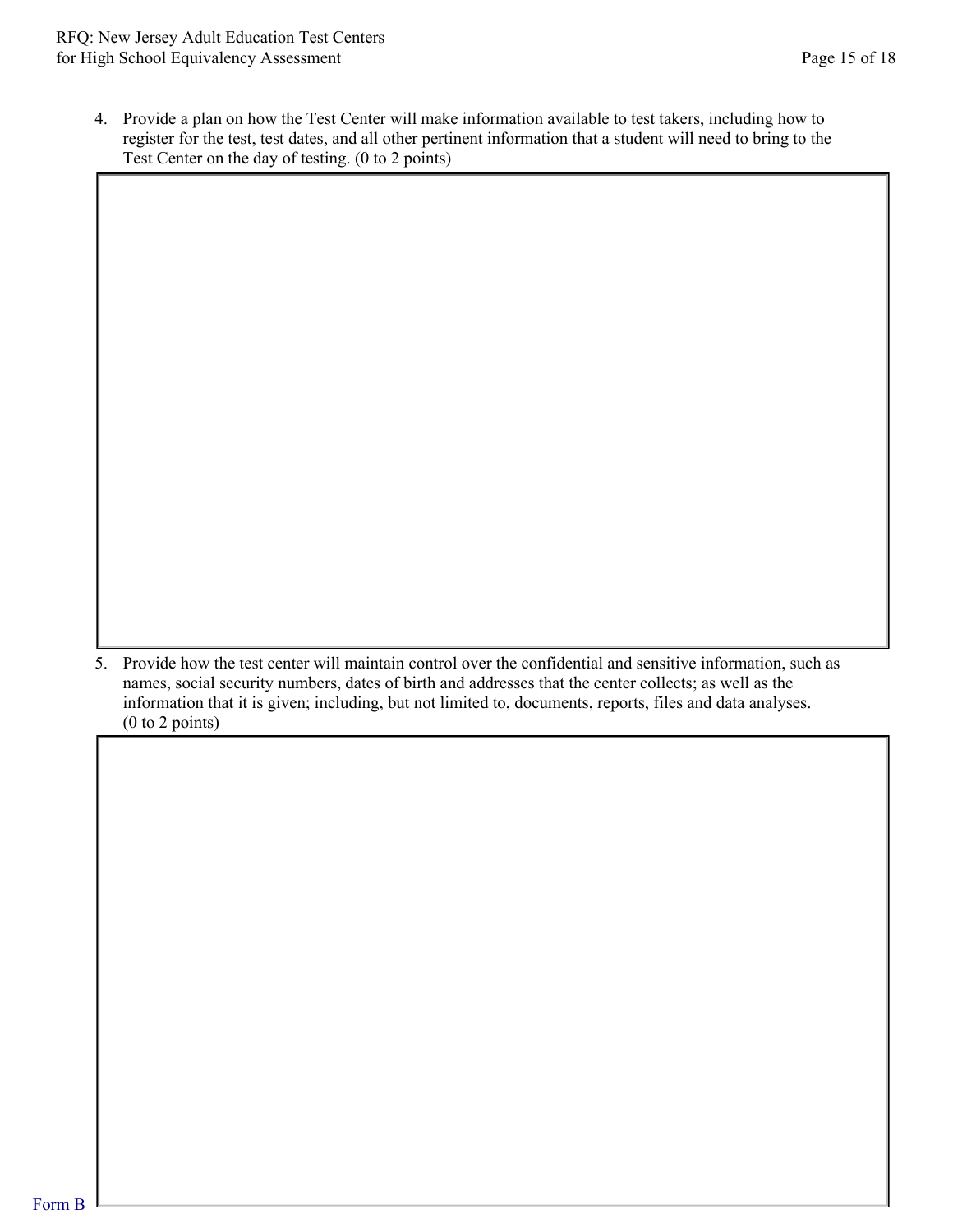6. Provide how the test center will keep sensitive information in a secure location. (0 to 2 points)

7. Provide how all such information shall be kept in a manner that maintains test integrity and student confidentiality, and how it shall comply with laws and regulations governing the confidentiality of student records as detailed in The Federal Family Educational Rights and Privacy Act (FERPA). (0 to 2 points)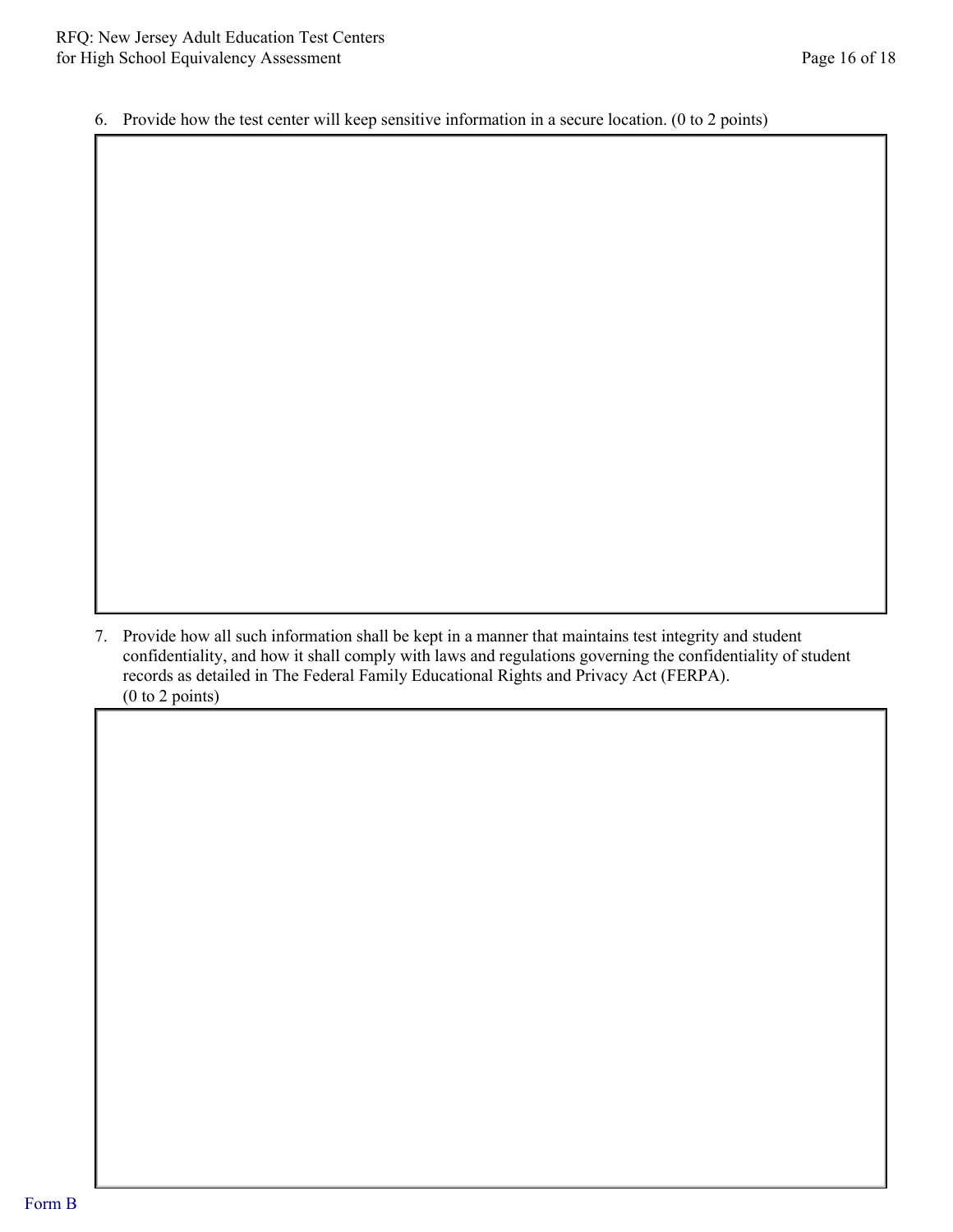# **Form C**

## **Request for Exemption from Disclosure Pursuant to the Right to Know Law**

<span id="page-16-0"></span>New Jersey Open Public Records Act (OPRA), N.J.S.A. 47:1A-1 et seq., and the common law, require that each agency shall make available all records maintained by said agency, except that agencies may deny access to records or portions thereof that fall within the scope of the exceptions listed in OPRA or established under the common law.

Any proprietary materials submitted as part of, or in support of, an Applicant's Application/Proposal, which Applicant considers confidential or otherwise excepted from disclosure under the OPRA or the common law, must be specifically so identified, and the basis for such confidentiality or other exception must be specifically set forth.

Please list all such documents for every portion of the Proposal in the "Proposal Documents" table below and include a copy of this document with each separate portion of the Proposal. Materials which are not indicated below may be released in their entirety upon request without notice to you.

The submission of any information to the NJDOE by a vendor puts the risk of disclosure on the vendor. Submission of this form does not guarantee that a request for exemption from disclosure will be granted. If necessary, NJDOE will make a determination regarding the requested exemptions, in accordance with the process set forth in OPRA and common law.

# **Material for which Exemption is Requested Location / Page Number(s) Basis for Request**

#### Proposal Documents